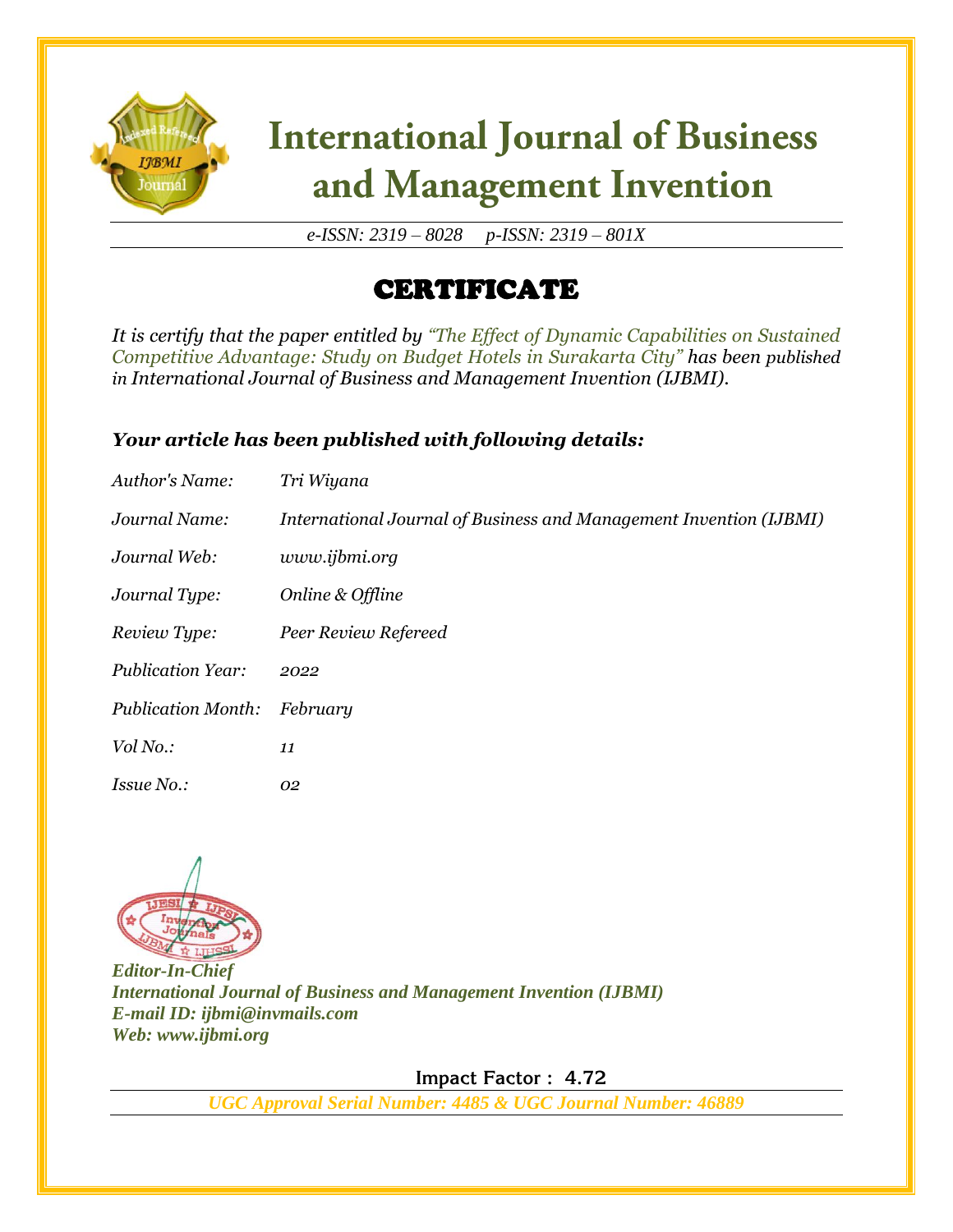

# **International Journal of Business** and Management Invention

*e-ISSN: 2319 – 8028 p-ISSN: 2319 – 801X*

## CERTIFICATE

*It is certify that the paper entitled by "The Effect of Dynamic Capabilities on Sustained Competitive Advantage: Study on Budget Hotels in Surakarta City" has been published in International Journal of Business and Management Invention (IJBMI).*

### *Your article has been published with following details:*

| Author's Name:            | Farida Jasfar                                                      |
|---------------------------|--------------------------------------------------------------------|
| Journal Name:             | International Journal of Business and Management Invention (IJBMI) |
| Journal Web:              | www.ijbmi.org                                                      |
| Journal Type:             | Online & Offline                                                   |
| Review Type:              | Peer Review Refereed                                               |
| <b>Publication Year:</b>  | 2022                                                               |
| <b>Publication Month:</b> | February                                                           |
| Vol No.:                  | 11                                                                 |
| <i>Issue No.:</i>         | 02                                                                 |



*Editor-In-Chief International Journal of Business and Management Invention (IJBMI) E-mail ID: ijbmi@invmails.com Web: www.ijbmi.org*

 **Impact Factor : 4.72** 

*UGC Approval Serial Number: 4485 & UGC Journal Number: 46889*